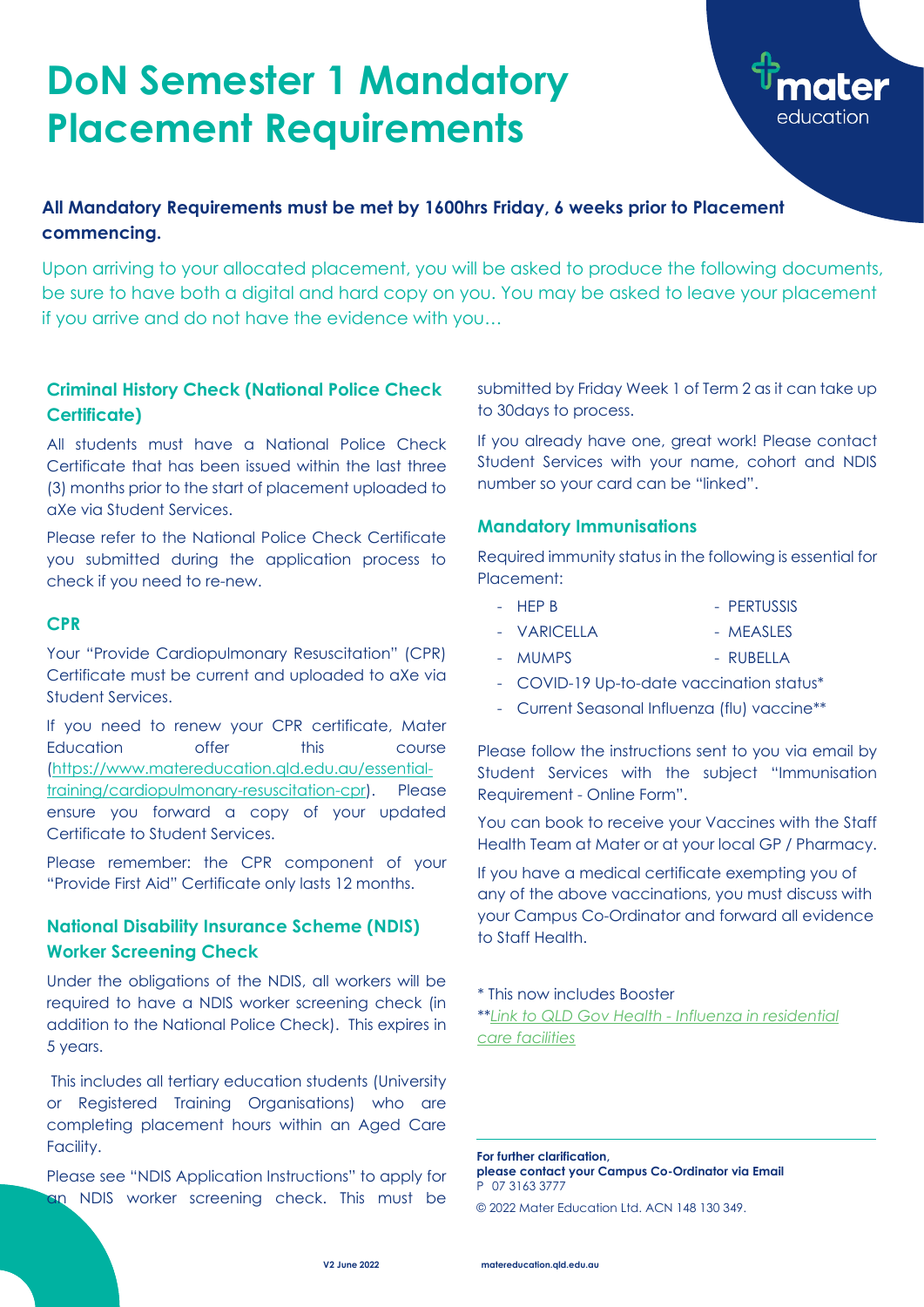# **When will I find out about my Placement allocation?**

All students who have met the "Mandatory Requirements" will be notified by 1600hrs Friday, 5 weeks prior to placement commencing via their Campus Co-Ordinator.

# **What happens if I do not meet the "Mandatory Placement Requirements"?**

When your placement is confirmed it will be available on SPOT (Student Placement Online Tool). Your log in details will be sent via email, check your junk/spam.

You will not be allocated placement – please contact your Campus Co-Ordinator to discuss.

# **Where do I go to find information about the Aged Care Facility I was allocated to?**

All facilities have a "Facility Profile".

### **I live too far from my allocation.**

Mater Education attempts to place you at a Facility within a reasonable distance from your address however this is not always possible.

You may be allocated to an Aged Care Facility that requires travel of up to 1hour.

# **I do not drive and cannot get to my allocated facility.**

As per course requirements, you are required to complete 120hrs of clinical placement During this placement you will be expected to put into practice all clinical skills learnt in SIM during the Semester while critically thinking with your sound knowledge base.

> - Translink is a very good source for finding public transport options for travel [https://jp.translink.com.au/plan-your](https://jp.translink.com.au/plan-your-journey/journey-planner)[journey/journey-planner](https://jp.translink.com.au/plan-your-journey/journey-planner)

education

- There may be a classmate who is attending the same (or close to) Facility. Perhaps you can car pool or catch public transport together?
- There may be another classmate in the same predicament and willing to swap their allocation with you.

## **Can I ask a classmate to swap?**

If you have spoken to another student who was placed at a facility that is easier for you to travel to, yes – you may swap.

This must be a complete swap of both facility and hours. See the "Request for Change Form".

#### **What do I need to take with me?**

Please see the "DoN Semester 1 Mandatory Placement Requirements" document for all placement requirements.

# **DoN Semester 1 Placement FAQ's**

Important things to remember:

- You will be placed in an Aged Care Facility as this best incorporates non-acute skills
- You will be allocated a mixture of AM & PM shifts, weekends, public holidays
- AM shifts may commence as early as 0600hrs
- PM shifts may finish as late as 2330hrs
- The residents in these facilities are wonderful communicators and love seeing new faces
- Please make the most of this wonderful opportunity.

**For further clarification, please contact your Campus Co-Ordinator via Email** P 07 3163 3777

© 2022 Mater Education Ltd. ACN 148 130 349.